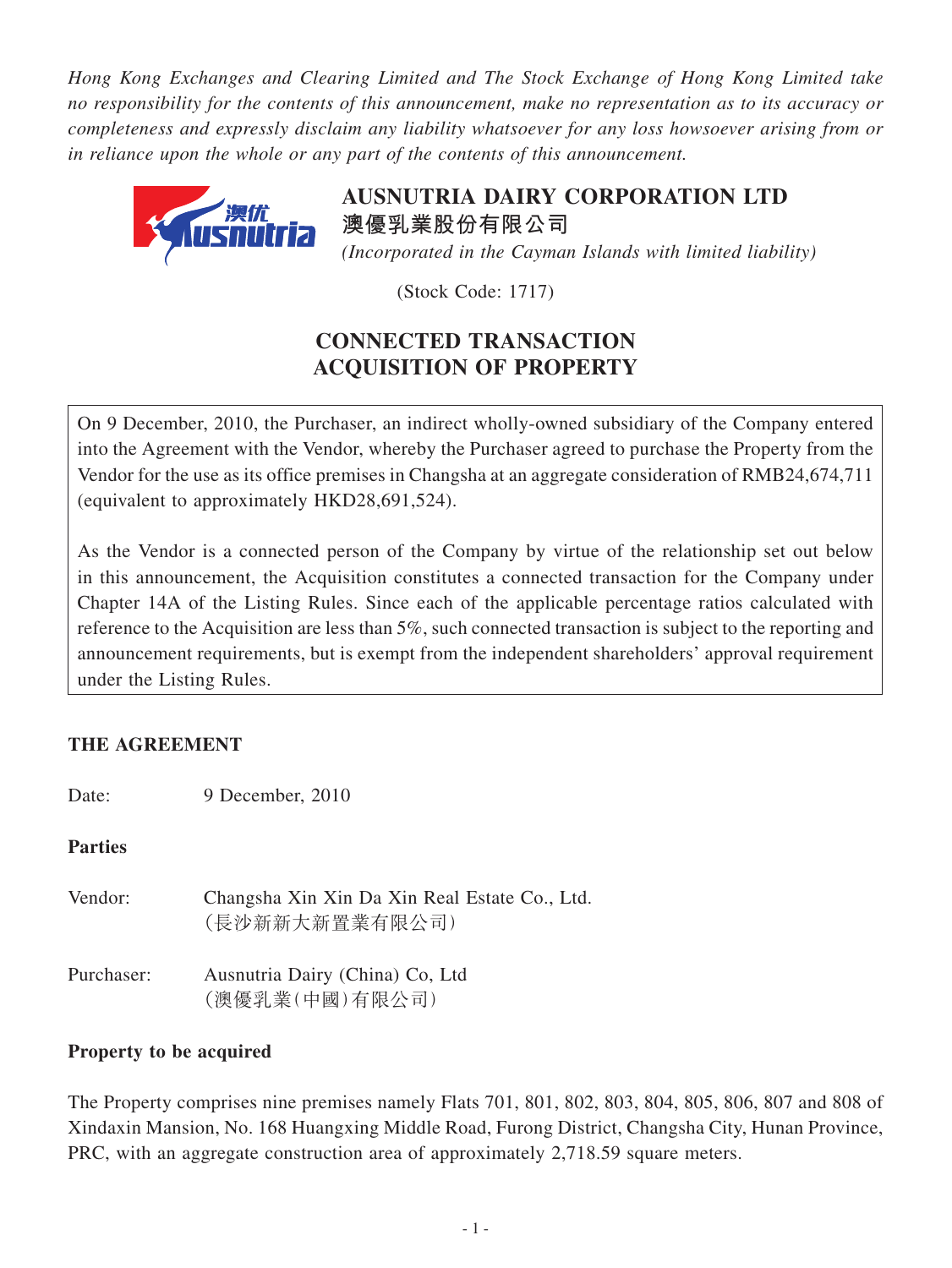## **Consideration and Payment Terms**

The aggregate consideration for the Property is RMB24,674,711 (equivalent to approximately HKD28,691,524), which will be payable in cash by the Purchaser in full within 3 days upon signing of the Agreement.

Pursuant to the Agreement, (i) if the Purchaser is unable to pay the aggregate consideration in full within 3 days upon signing of the Agreement, the Vendor has the right to charge the Purchaser a penalty at 0.03% of the aggregate consideration on a daily basis; and (ii) if any outstanding amount is not paid at the demand of the Vendor for more than 30 days, the Vendor has the right to terminate the Agreement.

The aggregate consideration for the Property was arrived at after arm's length negotiation between the Purchaser and the Vendor and by reference to the current market value of similar properties in the market in Changsha.

The aggregate consideration for the Property will be satisfied by internal resources of the Purchaser.

#### **Delivery of the Property**

On or before 6 January 2011 (the "**Delivery Date**"), the Vendor shall deliver the Property to the Purchaser. The Purchaser agreed that if the Vendor is unable to deliver the Property on the Delivery Date, the Purchaser will have full discretion to either terminate the Agreement or demand the Vendor to pay a compensation fee of 0.01% of the aggregate consideration on a daily basis, which compensation fee shall accrue from the date immediately following the Delivery Date up to the actual date of delivery of the Property by the Vendor to the Purchaser.

#### **INFORMATION ABOUT THE PROPERTY**

The Property comprises nine premises which is located at Flats 701, 801, 802, 803, 804, 805, 806, 807 and 808 of Xindaxin Mansion, No. 168 Huangxing Middle Road, Furong District, Changsha City, Hunan Province, PRC. The aggregate construction area of the Property is approximately 2,718.59 square meters. The Vendor is the Property developer of the building in which the property is located.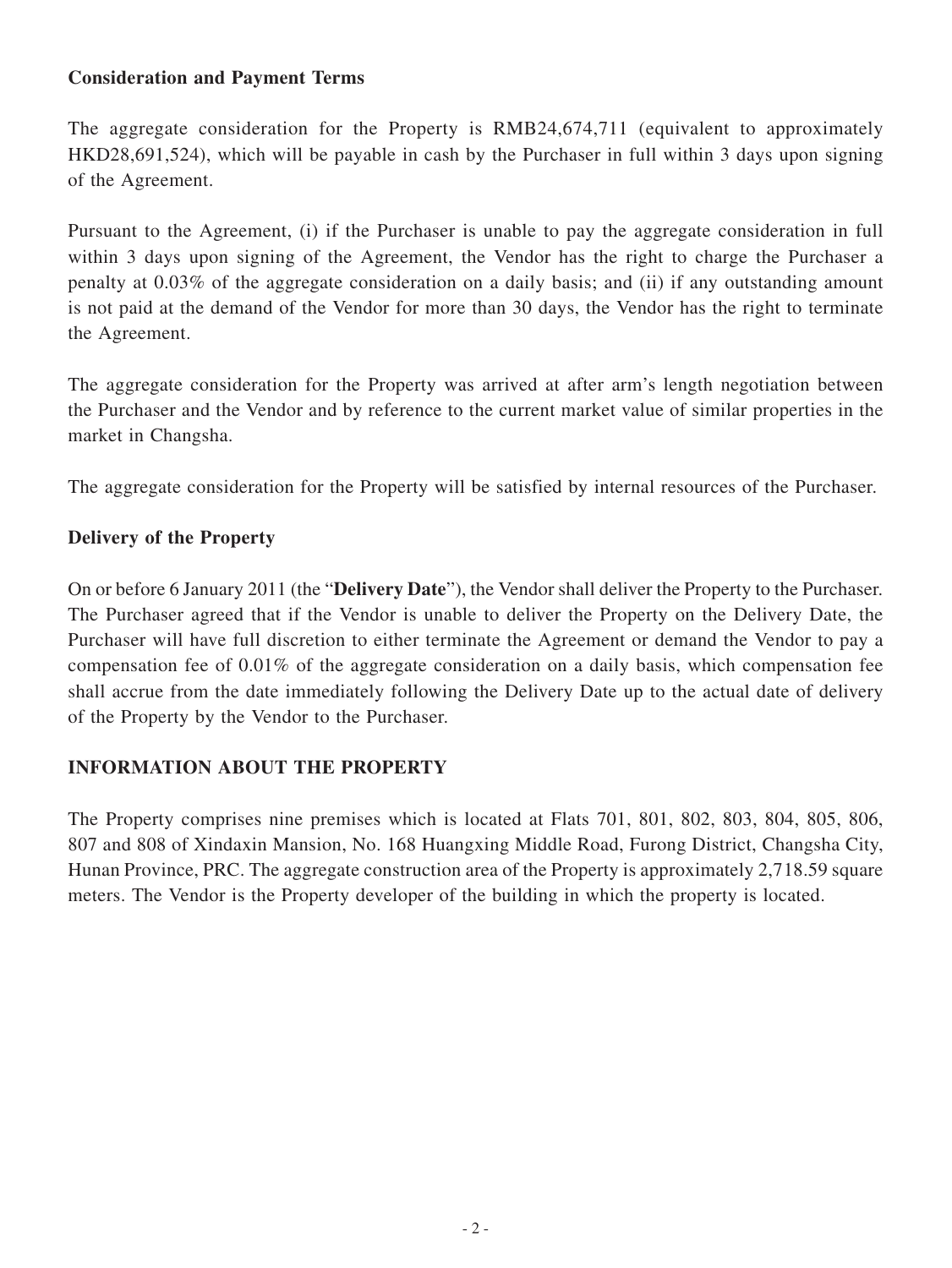#### **REASONS FOR ENTERING INTO THE AGREEMENTS**

The Purchaser is currently leasing flats 801 to 808 of the Property from the Vendor. The Directors consider that the Acquisition represents a good opportunity for the Purchaser to purchase premises in Changsha with suitable location and good quality as its permanent office. By establishing the aforesaid permanent office, the Purchaser is able to save rental cost and avoid the adverse effect to its operation in moving offices and conducting renovation work frequently. The Company believes that it is in the long term benefit to the Purchaser's development to acquire its own permanent office. The Acquisition is also in the commercial interest of the Group.

The Directors, including the independent non-executive Directors, consider that the terms and conditions of the Agreement are on normal commercial terms, and the terms of the Agreement are fair and reasonable and in the interests of the Company and its shareholders as a whole.

## **LISTING RULES IMPLICATIONS**

The Vendor is indirectly owned by Mr. Wu Yueshi, the controlling shareholder of the Company, and is therefore a connected person of the Company. Accordingly, the Acquisition constitutes a connected transaction for the Company under Chapter 14A of the Listing Rules. Since each of the applicable percentage ratios calculated with reference to the Acquisition are less than 5%, such connected transaction is subject to the reporting and announcement requirements, but is exempt from the independent shareholders' approval requirement under the Listing Rules.

#### **GENERAL**

The Group is principally engaged in the production, marketing and distribution of high-end and premium paediatric nutrition products in the PRC.

The Purchaser is an indirect wholly-owned subsidiary of the Company engaged in the production, marketing and distribution of high-end and premium paediatric nutrition products in the PRC.

As far as the Company is aware, the Vendor is principally engaged in property development and investment in Changsha and is the property developer of the building in which the Property is located.

#### **DEFINITIONS**

| "Acquisition" | the acquisition of the Property by the Purchaser from the Vendor<br>pursuant to the terms and conditions of the Agreements                |
|---------------|-------------------------------------------------------------------------------------------------------------------------------------------|
| "Agreement"   | the sale and purchase agreement dated 9 December, 2010 entered into<br>between the Purchaser and the Vendor in respect of the Acquisition |
| "Board"       | board of Directors of the Company                                                                                                         |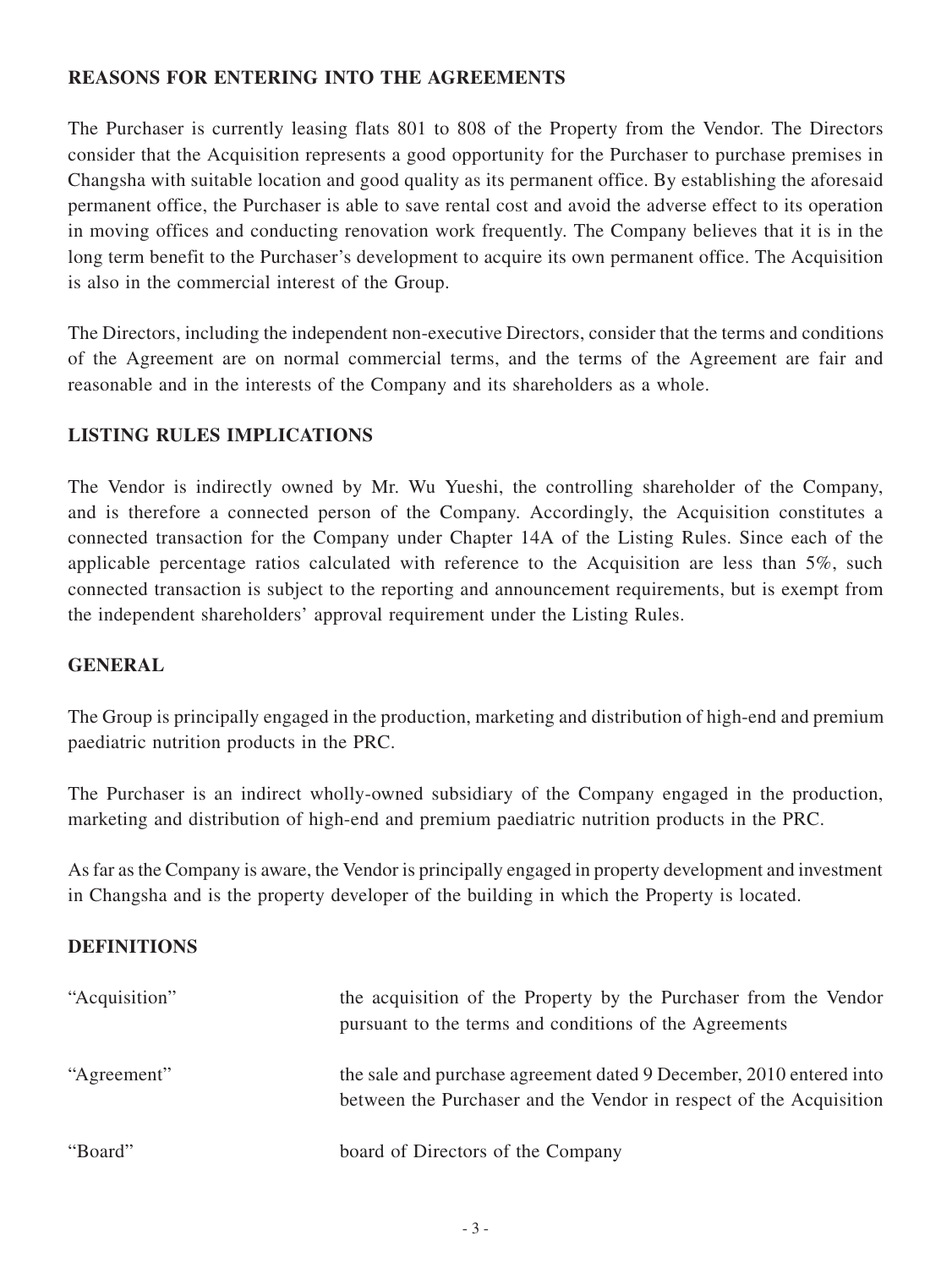| "Company"                 | Ausnutria Dairy Corporation Ltd (澳優乳業股份有限公司), a<br>company incorporated in the Cayman Islands with limited liability,<br>whose shares are listed on the Stock Exchange (stock code: 1717)                                                                              |
|---------------------------|------------------------------------------------------------------------------------------------------------------------------------------------------------------------------------------------------------------------------------------------------------------------|
| "connected person"        | has the meaning ascribed to it in the Listing Rules                                                                                                                                                                                                                    |
| "controlling shareholder" | has the meaning ascribed to it in the Listing Rules                                                                                                                                                                                                                    |
| " $Directory$ "           | the director(s) of the Company (including independent non-executive<br>directory(s))                                                                                                                                                                                   |
| "Group"                   | the Company and its subsidiaries                                                                                                                                                                                                                                       |
| "HKD"                     | Hong Kong dollars, the lawful currency of Hong Kong                                                                                                                                                                                                                    |
| "Hong Kong"               | the Hong Kong Special Administrative Region of the PRC                                                                                                                                                                                                                 |
| "Listing Rules"           | the Rules Governing the Listing of Securities on the Stock Exchange                                                                                                                                                                                                    |
| "percentage ratios"       | has the meaning ascribed to it in the Listing Rules                                                                                                                                                                                                                    |
| "PRC" or "China"          | The People's Republic of China, which, for the purpose of this<br>announcement, excludes Hong Kong, Macau Special Administrative<br>Region of the PRC and Taiwan                                                                                                       |
| "Property"                | nine premises namely Flats 701, 801, 802, 803, 804, 805, 806, 807 and<br>808 of Xindaxin Mansion, No. 168 Huangxing Middle Road, Furong<br>District, Changsha City, Hunan Province, PRC with an aggregate<br>construction area of approximately 2,718.59 square meters |
| "Purchaser"               | Ausnutria Dairy (China) Co, Ltd (澳優乳業(中國)有限公司), a<br>limited company established in the PRC and is an indirect wholly-<br>owned subsidiary of the Company                                                                                                              |
| "RMB"                     | Renminbi, the lawful currency of the PRC                                                                                                                                                                                                                               |
| "Stock Exchange"          | The Stock Exchange of Hong Kong Limited                                                                                                                                                                                                                                |
| "Vendor"                  | Changsha Xin Xin Da Xin Real Estate Co., Ltd. (長沙新新大新置<br>業有限公司), a limited company established in the PRC and is an<br>associate of the Company                                                                                                                       |